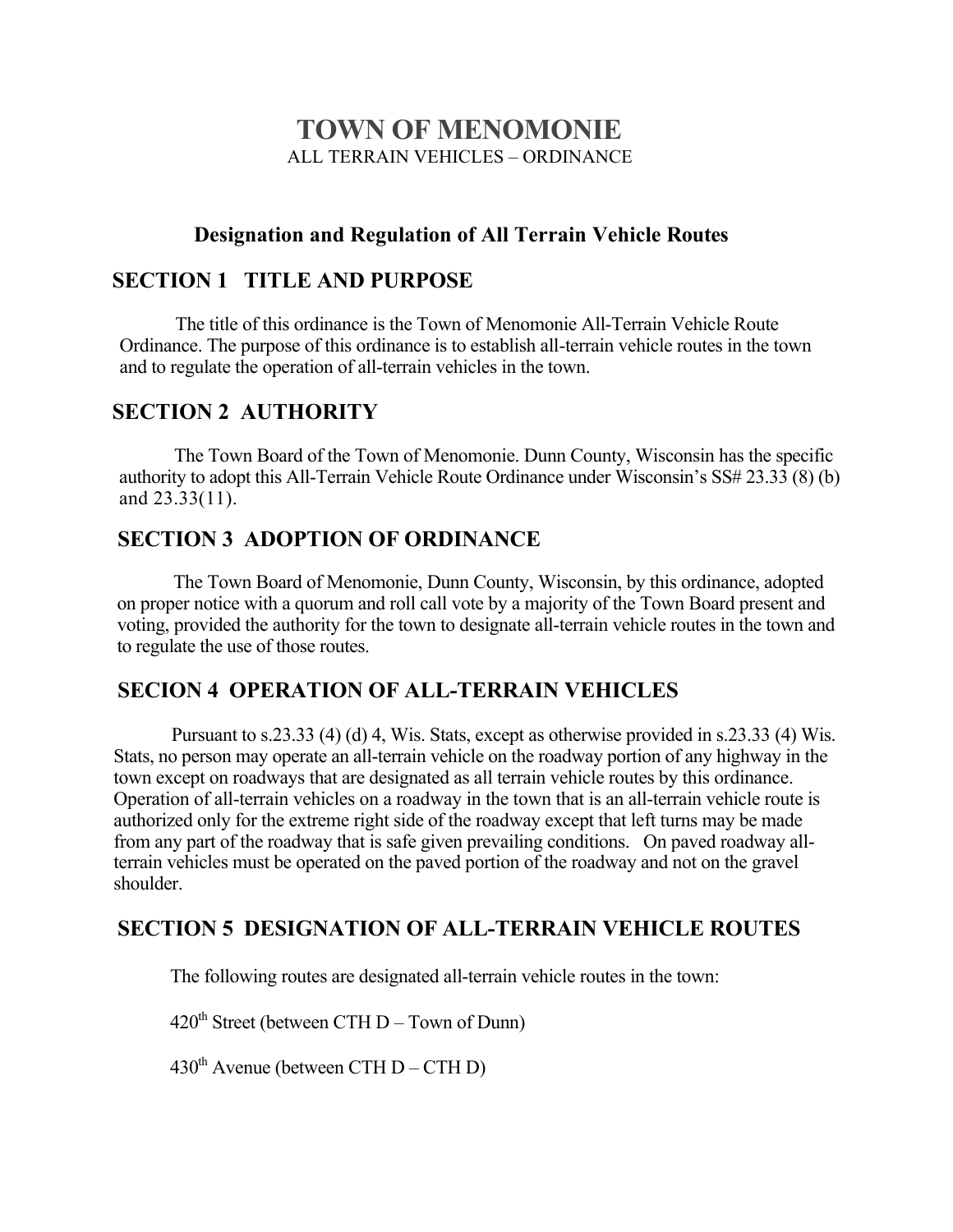$440^{\text{th}}$  Avenue (between CTH D $-370^{\text{th}}$  Street)

 $370<sup>th</sup>$  Street (between  $440<sup>th</sup>$  Avenue –550<sup>th</sup> Avenue)

550<sup>th</sup> Avenue (between CTH K – 410<sup>th</sup> Street >Midway Road<)

 $410^{th}$  Street (between 550<sup>th</sup> Avenue –STH 29)

Only designated / signed roads / streets maybe used by ATV's.

### **SECTION 6 CONDITIONS TO ALL-TERRAIN VEHICLE ROUTES**

Pursuant to s.23.33 (8), Wis. Stats, the following restrictions are placed on the use of the town allterrain vehicle routes designated by this ordinance.

•

- A. Routes shall be marked with uniform all-terrain vehicle route signs in accordance with s. NR 64.12 (7), Wisconsin Administrative Code. No person may do any of the following in regard to signs marking all-terrain vehicle routes:
	- 1. Intentionally remove, damage, deface, move, or obstruct any uniform all-terrain vehicle route or trail sign or standard or intentionally interfere with the effective operation of an uniform all-terrain vehicle route or trail or standards if the sign or standard is legally placed by the state, any municipality or any authorized individual.
	- 2. Possess any uniform all-terrain vehicle route or trail sign or standard of the types established by the department for the warning, instruction or information of the public, unless he or she obtained the uniform allterrain vehicle route or trail sign or standard in a lawful manner. Possession of a uniform all-terrain vehicle route or trail sign or standard creates a rebuttable presumption of illegal possession.
- B. Operation shall be subject to all provision of s.23.33, Wis. Stats, which is adopted as a part of this ordinance by reference, pursuant to s. 23.33 (11), Wis. Stats.
- C. A copy of this ordinance shall be forward to the Dunn County Sheriff Department.
- D. In addition to the provisions of s.23.33, Wis. Stats, the following restrictions are placed on the use of the town all-terrain vehicle routes designated by this ordinance:
	- 1. All designated ATV trails are posted for 35 MPH. Operators shall reduce speed whenever the posted limit is less or as stated in the Wisconsin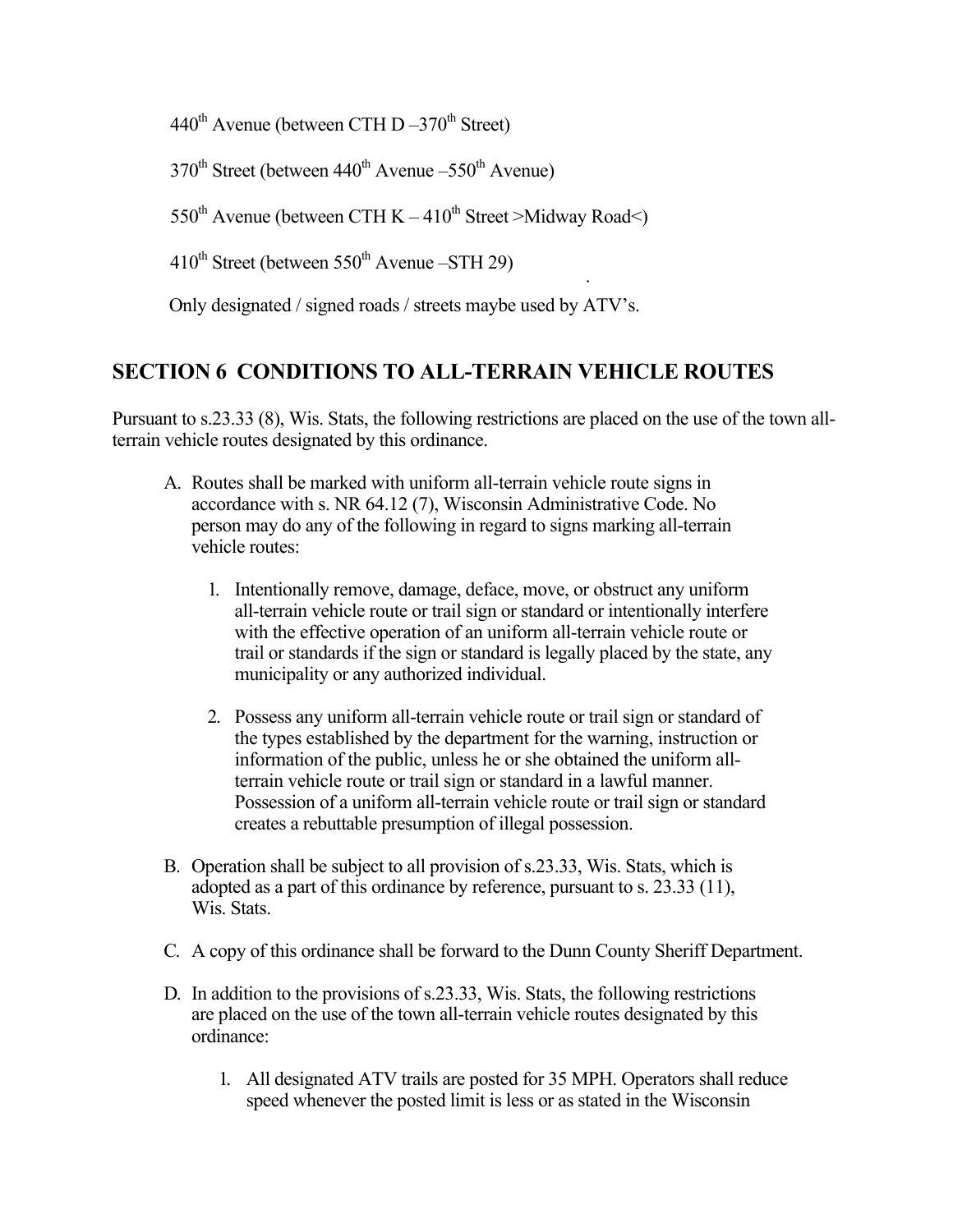Statutes that relate to ATV operation.

- 2. All ATV operators shall ride single file.
- 3. The allowed hours of operation shall be from dawn until dusk.
- 4. Anyone under the age of twelve (12) cannot operate an ATV on a road or route under any circumstances.
- 5 Anyone born after Jan. 1<sup>st</sup> 1988 cannot operate an ATV on a roadway without a safety certification.
- 6. All ATV operators under the age of 18 must wear a helmet.
- 7. Lights must be on at all times.
- 8. Operation will be April  $1<sup>st</sup>$  till Dec  $1<sup>st</sup>$

#### **SECTION 7 SPECIAL PROVISIONS**

All signs, posts and similar material associated with the approved ATV trails, roads and streets in the Town of Menomonie will be installed and maintained by an ATV Club or Organization through an agreement with the Township. The said agreement will be reviewed annually at the Town Board to ensure compliance with all provisions of this ordinance.

#### **SECTION 8 ENFORCEMENT**

Any law enforcement officer authorized to enforce the laws of the State of Wisconsin may enforce this ordinance.

#### **SECTION 9 PENALITES**

The penalties under s.23.33 (13), Wis. Stats, are adopted by reference

#### **SECTION 10 EFFECTIVE DATE**

This ordinance is effective when all-terrain vehicle routes signs are posted by the local ATV clubs and can be discontinued at any time by the decision of the Menomonie Town Board.

|  |  | Passed this $14th$ day of April 2011 Published |  | April $24^{th}$ 2011 |  |
|--|--|------------------------------------------------|--|----------------------|--|
|--|--|------------------------------------------------|--|----------------------|--|

| Chairman | (s)                     |                |  |
|----------|-------------------------|----------------|--|
|          | <b>Frank Bammert</b>    |                |  |
|          | $1st$ Supervisor $(s)$  |                |  |
|          | Francis Eiseth          |                |  |
|          | $2nd$ Supervisor $($ s) | $Clerk$ (s)    |  |
|          | Neil Koch               | Leslie Hulbert |  |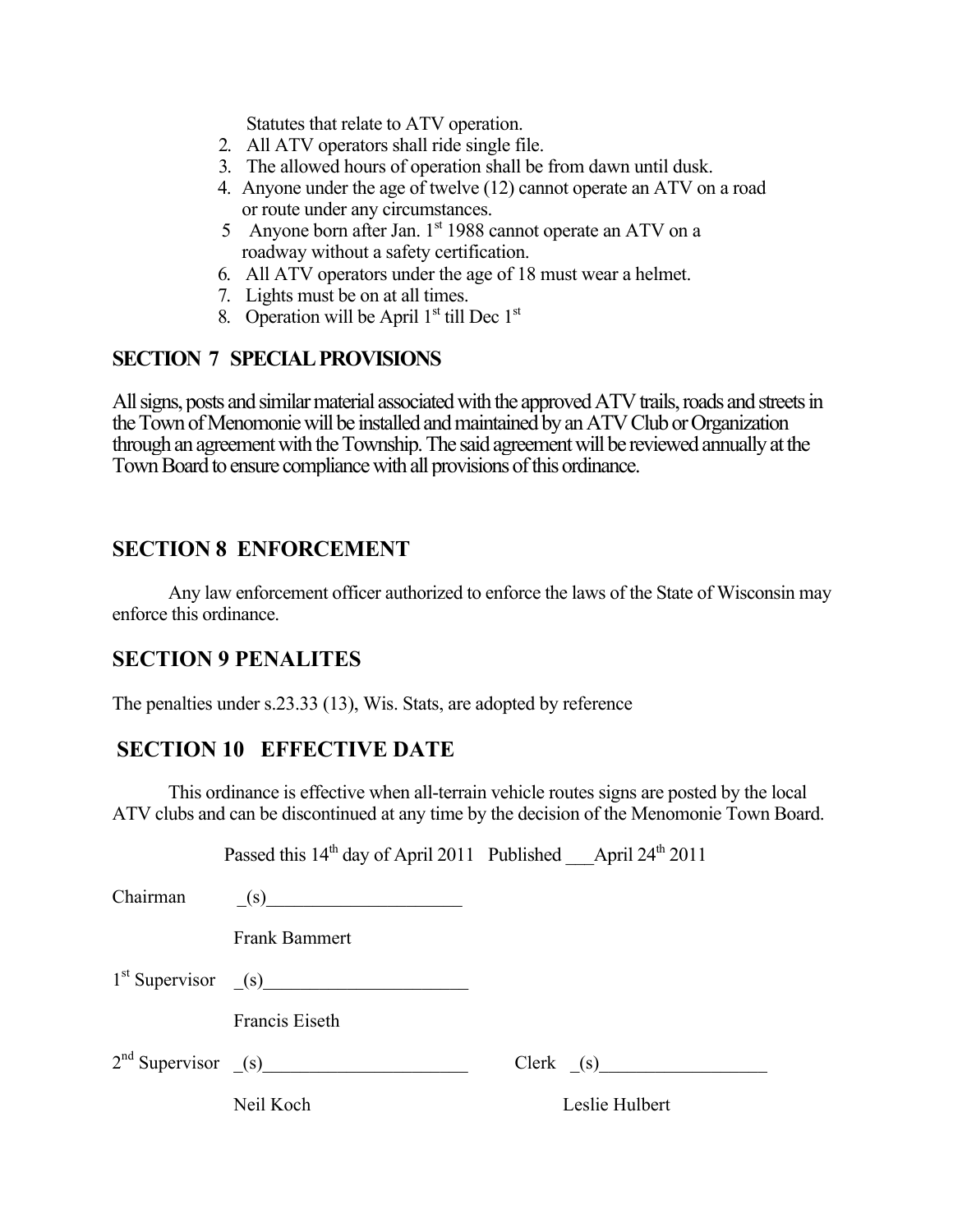# **TOWN OF MENOMONIE**

### **ALL TERRAIN VEHICLE ORDIANCE - AMENDMENT DATED 08-09-12**

The Town of Menomonie, Dunn County, Wisconsin amends the All Terrain Vehicles Ordinance to allow the use of Utility Terrain Vehicles (UTVs) under Wisconsin Act 208 as defined under SS#340.01 (2g). and allowed operation on designated Roads and Highways under SS# 23.33 or the Wisconsin Statutes relating to ATV's and UTV's. 

Effective Date: This amendment shall take effect upon posting and publication. This shall be in addition to the ATV ordinance and will not affect the ordinance adopted on April 24<sup>th</sup> 2011.

Passed this  $09<sup>th</sup>$  day of August 2011 Published August  $19<sup>th</sup>$  2012

Chairman \_\_\_\_\_\_\_\_\_\_\_\_\_\_\_\_\_\_\_\_\_\_\_

Frank Bammert

 $1<sup>st</sup>$  Supervisor

Francis Eiseth

2nd Supervisor \_\_\_\_\_\_\_\_\_\_\_\_\_\_\_\_\_\_\_\_\_\_\_ Clerk \_\_\_\_\_\_\_\_\_\_\_\_\_\_\_\_\_\_\_\_\_\_\_

Neil Koch Leslie Hulbert